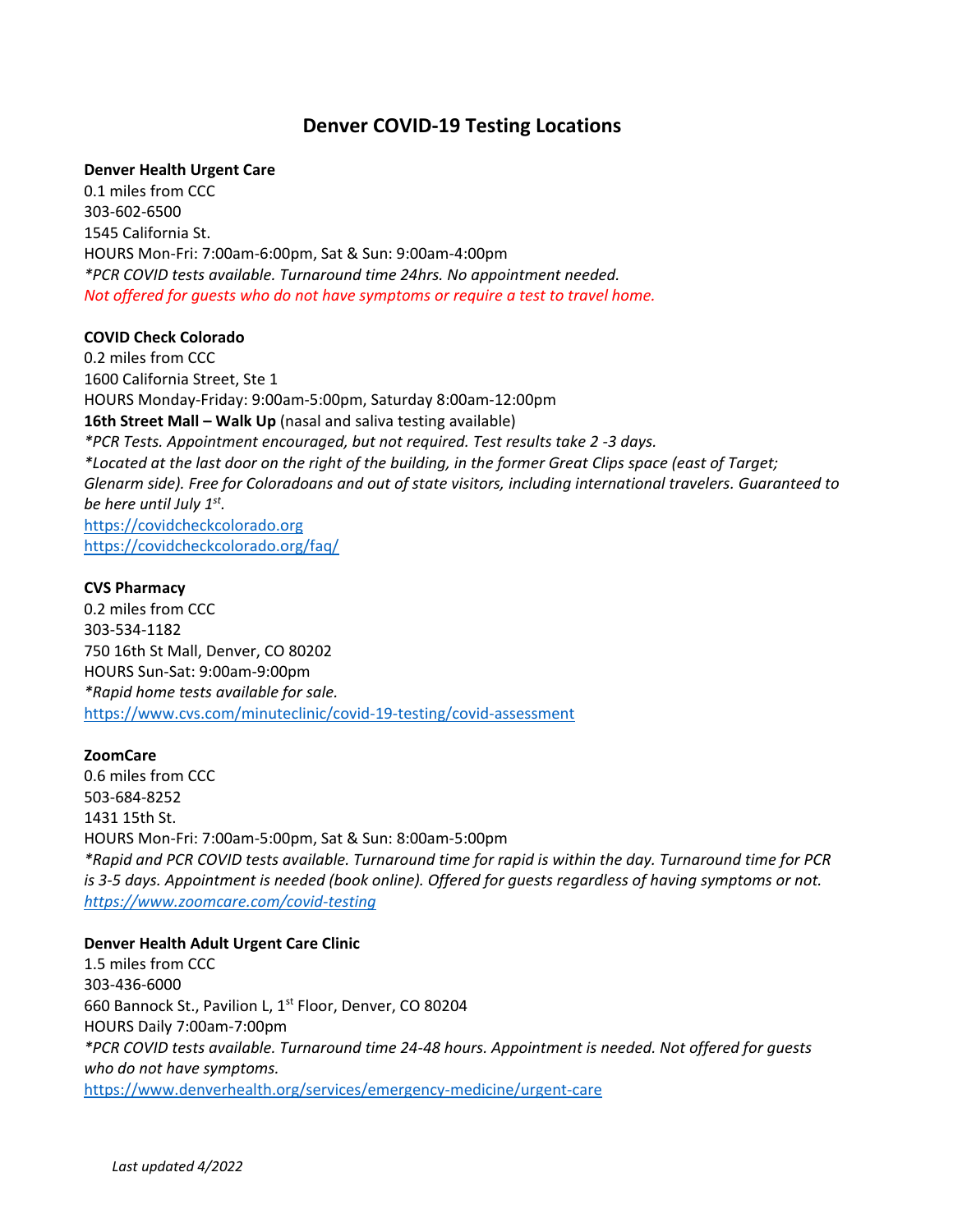#### **Intravene Mobile Health**

1.6 miles from CCC 303-349-8814 525 Santa Fe Dr. *\*Rapid and PCR COVID tests available. Turnaround time for rapid is 15-30 minutes. Turnaround time for PCR is 2-4 hours. A specialized nurse comes to your location to perform the test. Rapid test \$149.99, PCR test \$289. As an add on, this company also specializes in IV therapy to boost your immune system. This can take 45-60 mins depending on treatment. Appointment is needed (book online). <https://intravenewellnesstherapies.com/rapid-covid-test-home/> [Support@intravenewellnesstherapies.com](mailto:Support@intravenewellnesstherapies.com)*

# **AFC Urgent Care Denver Five Points**

1.8 miles from CCC 303-758-2800 3177 N Downing St. HOURS Mon-Fri: 8:00am-6:00pm, Sat & Sun: 8:00am-4:00pm *\*Rapid and PCR COVID tests available. Turnaround time for rapid 30mins-1hr. Turnaround time for PCR 24- 48 hrs. Appointment is needed (book online). Offered for guests regardless of having symptoms or not.* <https://afcurgentcaredenver.com/urgent-care-at-denver-five-points/>

# **AFC Urgent Care Denver Speer**

2.2 miles from CCC 303-733-4000 777 E Speer Blvd #100 HOURS Mon-Fri: 8:00am-8:00pm, Sat & Sun: 8:00am-6:00pm *\*Rapid and PCR COVID tests available. Turnaround time for rapid 30mins-1hr. Turnaround time for PCR 24- 48 hrs. Appointment is needed (book online). Offered for guests regardless of symptoms.* <https://afcurgentcaredenver.com/contact-us/urgent-care-at-denver-speer/>

#### **SameDay Health- Cherry Creek**

3.6 miles from CCC 310-697-8126 231 Detroit St, Denver, CO 80206 HOURS Daily 7:30am-6:30pm *\*Testing turnaround time varies depending on which test patient selects.* <https://www.sameday-testing.com/>

#### **Walgreens**

5.4 miles from CCC 303-758-8083 1111 S Colorado Blvd., Denver, CO 80246 HOURS Open 24 hours a day *\*Rapid and PCR COVID tests available. Turnaround time for rapid 2 hours. Turnaround time for PCR 24-48 hours. Appointment needed through website. [https://www.walgreens.com/findcare/covid19/testing?ban=covid\\_vanity\\_testing](https://www.walgreens.com/findcare/covid19/testing?ban=covid_vanity_testing)*